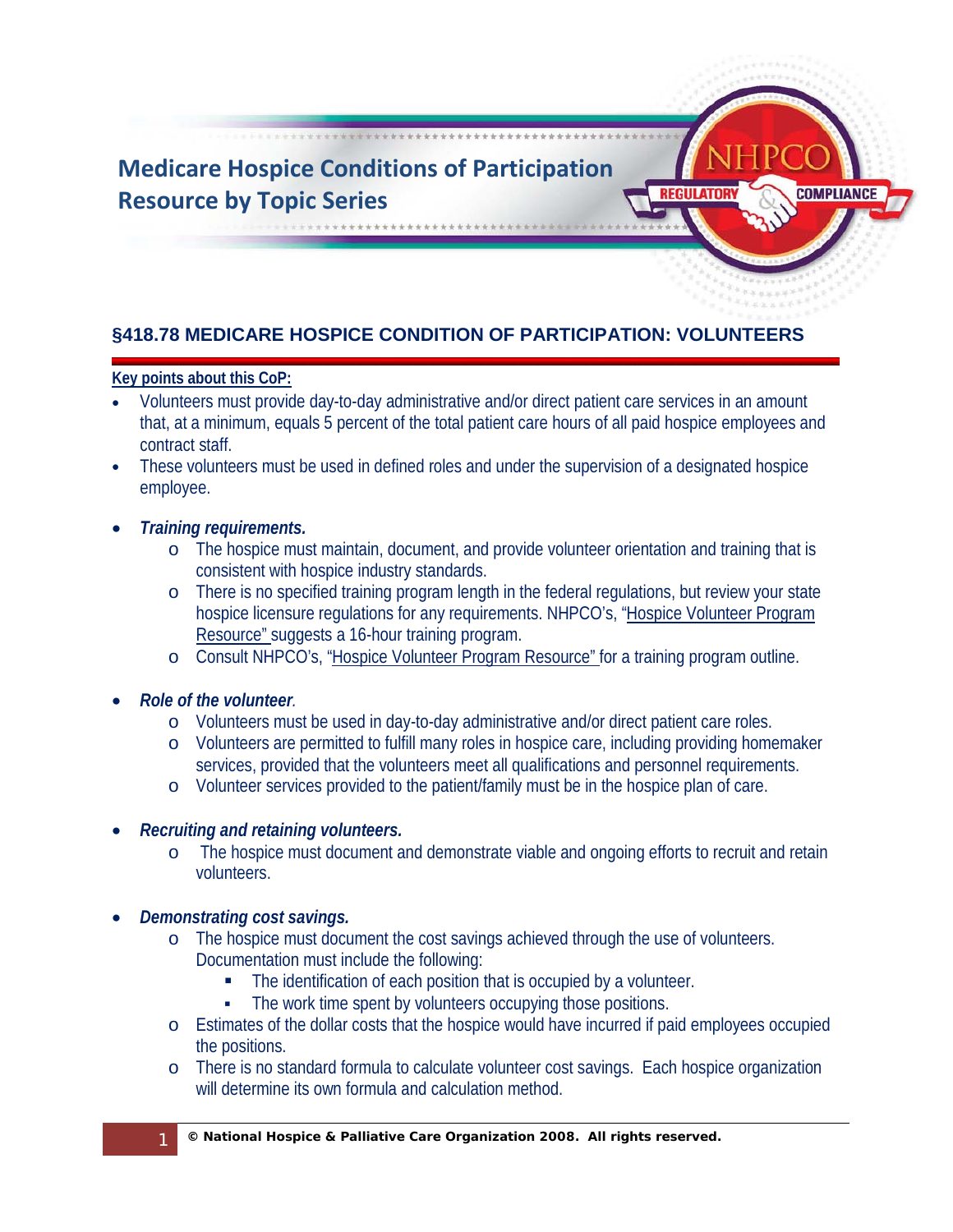## • *Standard: Level of activity.*

- o The hospice must maintain records on the use of volunteers for patient care and administrative services, including the type of services and time worked.
- o The regulations do not specify the types of activities a hospice organization can count towards the 5 percent cost savings beyond the requirement to use volunteers for patient care and administrative services. It is the discretion of the organization regarding types of activities to count.
	- i..e.: If a hospice pays an employee for time spent traveling for direct patient care and administrative purposes, and does not compensate a volunteer for the time, than it may include the volunteer's travel time, direct patient care and administrative services in its documentation of the cost savings it achieves.
- o Hospices may document the time that volunteers actually spend providing direct patient care and administrative services, because hospices would compensate paid employees for the time spent performing these duties.
- o Traveling, providing care or services, documenting information, and calling patients all consume volunteer time, and may be used in calculating the level of volunteer activity in a hospice.
	- **NOTE:** If a hospice chooses to include any of these areas that are directly related to providing direct patient care or administrative services in its percentage calculation of volunteer hours, it must ensure that the time spent by its paid employees and contractors for the same activity is also included in the calculation.

## (*Numerator) = hours spent by volunteers traveling to and from patient homes*

#### \_\_\_\_\_\_\_\_\_\_\_\_\_\_\_\_\_\_\_\_\_\_\_\_\_\_\_\_\_\_\_\_\_\_\_\_\_\_\_\_\_\_\_\_\_\_\_\_\_\_\_\_\_\_\_\_\_\_\_\_\_ *(Denominator) = the hours spent by its paid employees and contractors traveling to and from patient homes*

#### **Suggestions for implementing 418.78: Volunteers**

- $\star$  Review and revise current program policy/procedure to include new regulatory language.
- $\star$  Develop a tracking system for volunteer activities that will be counted towards the 5 percent calculation.
- Develop a formula to calculate volunteer cost savings. NHPCO's, ["Hospice Volunteer Program](http://iweb.nhpco.org/iweb/Purchase/ProductDetail.aspx?Product_code=820115)  [Resource"](http://iweb.nhpco.org/iweb/Purchase/ProductDetail.aspx?Product_code=820115) recommends using the Points of Light Institute website to determine volunteer hourly rates.
- Educate hospice staff about all new and revised policies/procedures, processes, and performance improvement projects.

#### **Survey Success Tips**

- Be prepared to present an organized, comprehensive volunteer program to the surveyor that demonstrates that your organization is compliant with the following requirements.
	- o Training.
	- o Recruiting and retention.
	- o Demonstrating cost savings.
	- o Utilizing volunteers for patient care and administrative services.
- Ensure that volunteers are sufficiently trained about infection control if they provide direct patient care services and HIPAA regulations.

#### . **. . . . . . . .** . **.** . **Resources for success!**

• NHPCO's Regulatory & Compliance Center – "CoP's – Planning for Success" campaign o [www.nhpco.org/regulatory](http://www.nhpco.org/regulatory)